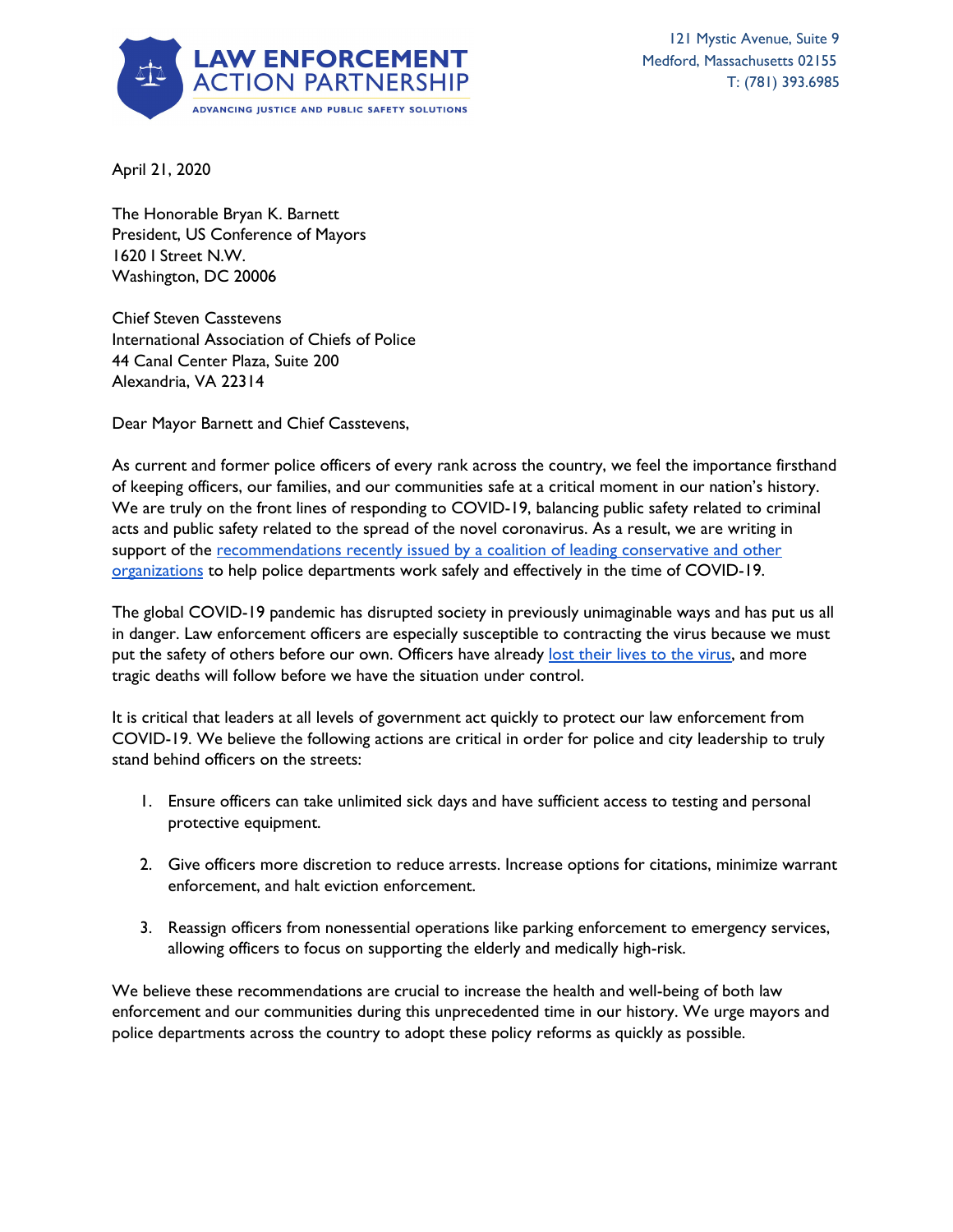## Respectfully,

Major Neill Franklin (Ret.) Baltimore and Maryland State Police Departments, Maryland Executive Director, Law Enforcement Action Partnership

Chief Chris Magnus Tucson Police Department, Arizona

Chief Isaiah McKinnon (Ret.) Detroit Police Department, Michigan

Chief Jeff Smythe Burlington Police Department, North Carolina

Chief Norm Stamper (Ret.) Seattle Police Department, Washington

MSW Police Commissioner Peter Volkmann Hudson, New York

Captain Sonia Pruitt Montgomery County Police Department, Maryland

Sheriff James Manfre (Ret.) Flagler County Sheriff's Office, Florida

Commander Marc Buslik (Ret.) Chicago Police Department, Illinois

Chief Betty Frizzell (Fmr.) Winfield Police Department, Missouri

Captain Joe Perez (Ret.) Prince George's County Police Department, Maryland

Lieutenant Diane Goldstein (Ret.) Redondo Beach Police Department, California

Captain Howard Rahtz (Ret.) Cincinnati Police Department, Ohio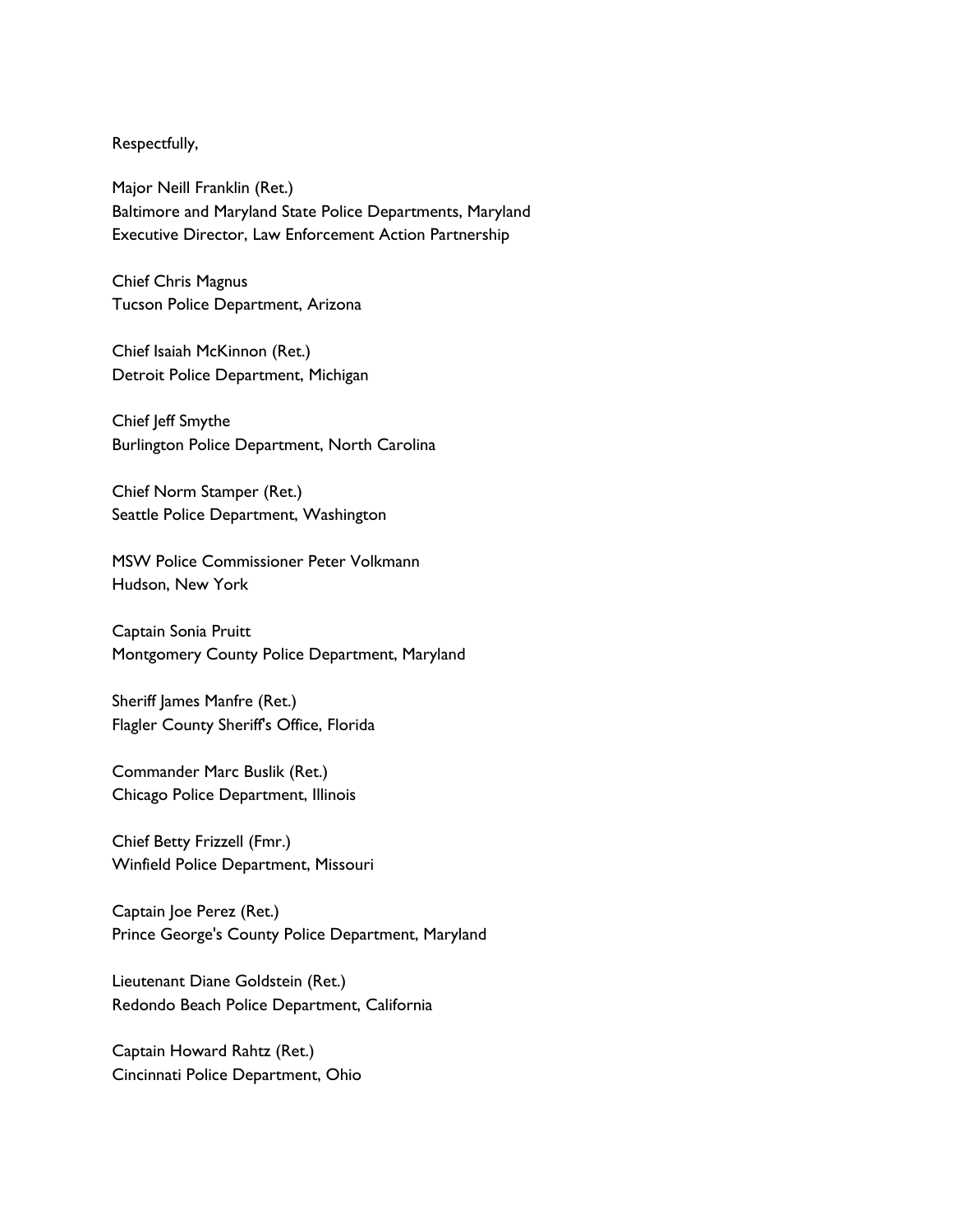Sergeant Steve Miller (Ret.) Canton Police Department, Michigan

Officer Janell Murphey (Ret.) Salina Police Department, Kansas

Detective Nick Morrow (Fmr.) Los Angeles County Sheriff's Department, California

Officer Brian Gaughan (Ret.) Iowa and Illinois Police

Lieutenant Joanne Naughton (Ret.) New York Police Department, New York

Detective Sergeant J. Gary Nelson (Ret.) Scottsdale Police Department, Arizona

Reserve Officer Jack Wilborn (Ret.) Glendale Police Department, Arizona

Officer Nick Bucci (Ret.) New Jersey State Police

Lieutenant Tom Barham (Fmr.) Los Angeles County Sheriff's Office, California

Lieutenant Jay Hall (Ret.) Houston Police Department, Texas

Detective Kenneth Williams (Ret.) Brockton Police Department, Massachusetts

Deputy Inspector Corey Pegues (Ret.) New York Police Department, New York

Detective Justin Boardman (Fmr.) West Valley City Police Department, Utah

Officer David Franco (Ret.) Chicago Police Department, Illinois